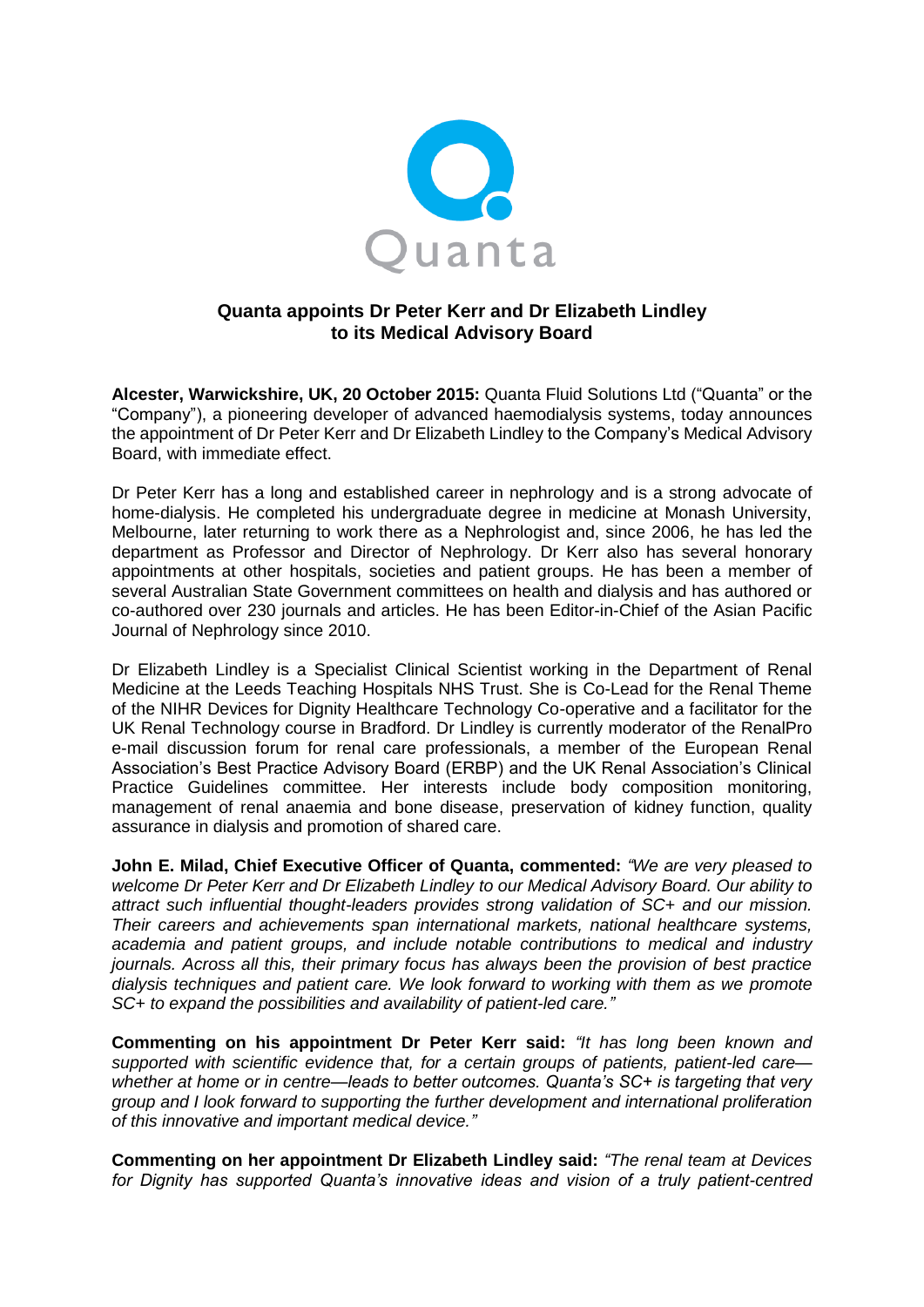*machine since the initial concept of the SC+. Now the device has been realised, I hope that it will soon be helping to increase independence and quality of life for haemodialysis patients."*

# **-ENDS-**

## **For more information about Quanta, please contact:**

| Quanta                         |                              |
|--------------------------------|------------------------------|
| John E. Milad,                 | $T: +44(0)1789400043$        |
| <b>Chief Executive Officer</b> | $E:$ john.milad@quantafs.com |
|                                |                              |

| <b>Consilium Strategic Communications</b>      | T: +44 (0)203 709 5708        |
|------------------------------------------------|-------------------------------|
| Amber Fennell / Matthew Neal / Lindsey Neville | E: guanta@consilium-comms.com |

#### **About SC+**

SC+ is designed to bring flexibility to dialysis patients and physicians by supporting all treatment regimens, from nurse-assisted care and patient self-care in-centre, to home haemodialysis. SC+ is the only portable, compact haemodialysis system capable of operating at the higher flow rates typically used to treat patients in-centre by traditional machines. The technology behind SC+ is based on an innovative and unique design that incorporates all fluid management activities onto a single-use disposable cartridge.

## **About Quanta**

Quanta is developing advanced haemodialysis systems for use in the clinic and the home. The Company has recently obtained CE Mark for its flagship product SC+, which is a portable, compact cartridge-based haemodialysis system. SC+ is designed to offer ease-of-use and flexibility whilst facilitating self-care and supporting dialysis patients across the entire continuum of care.

Quanta is privately owned and based in Alcester, UK. The Company was founded in 2008 as a spin out from the FTSE 100 engineering company IMI plc, with funding provided by a group of leading venture capital investors specialised in healthcare: NBGI Ventures, Wellington Partners, Seroba Kernel and b-to-v Partners, and more recently ALIAD, Seventure Partners and Kuwait Life Sciences Company.

Quanta is dedicated to creating a paradigm shift in renal care and to improving the lives of dialysis patients.

For more information please visit: [www.quantafs.com.](http://www.quantafs.com/)

## **About End Stage Renal Disease and Haemodialysis**

Lifestyle choices, modern diet and increased life expectancy are all negatively impacting renal health across the globe and End Stage Renal Disease affects millions of patients worldwide. Haemodialysis is a life-saving treatment delivered to an estimated 2 million people globally with this figure expected to double in the next decade.

At present, haemodialysis is primarily provided by specialist clinics and centres. However this means that the patient is not in control of when they can dialyse. It is clinically proven that more regular dialysis improves outcomes and quality of life for the patient, and a number of studies have shown that 30-40% of patients would be capable of performing self-dialysis.